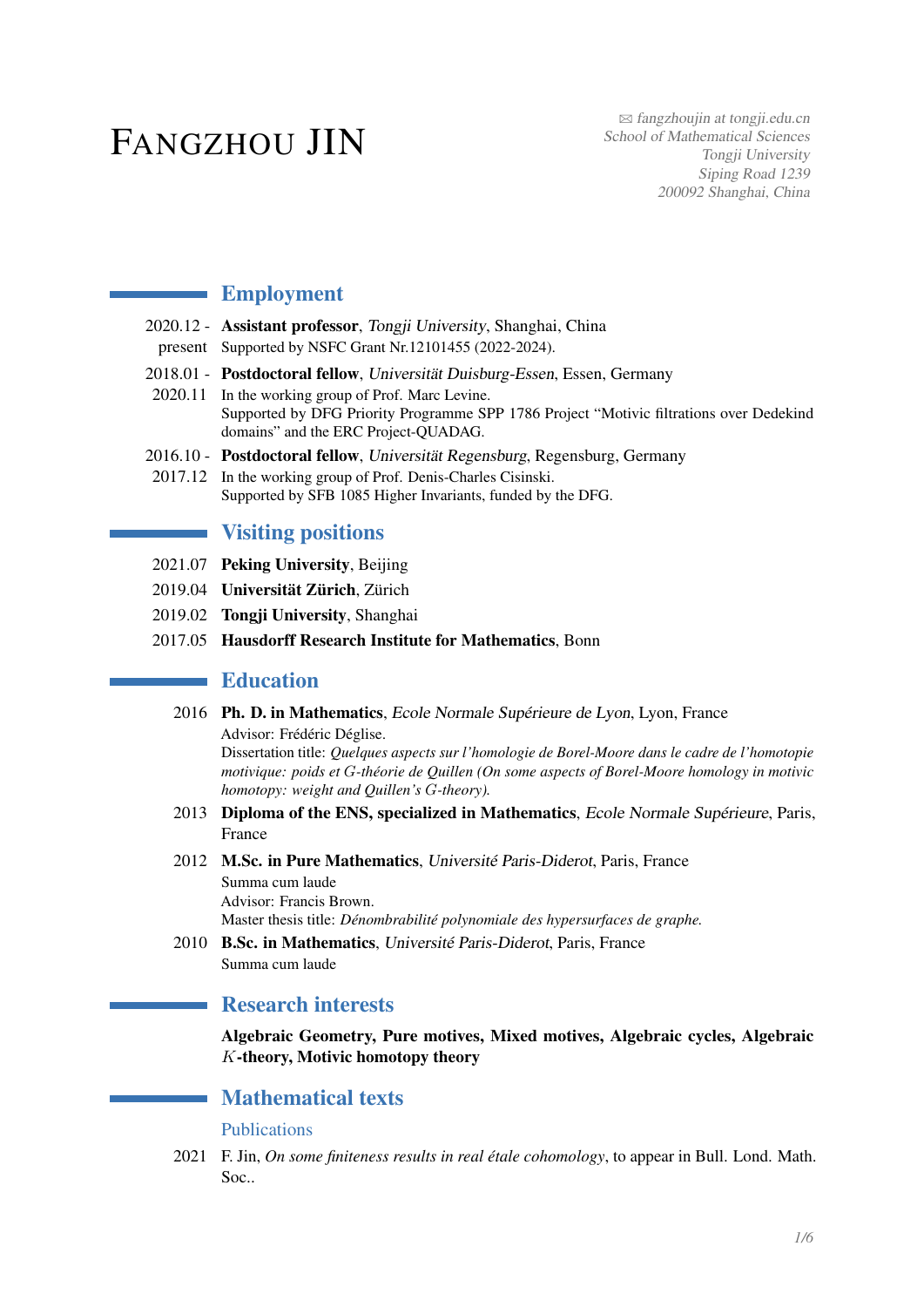- 2021 F. Déglise, F. Jin, A. Khan, *Virtual fundamental classes in motivic homotopy theory*, J. Eur. Math. Soc. 23 (2021), no. 12, 3935-3993.
- 2021 F. Déglise, J. Fasel, F. Jin, A. Khan, *On the rational motivic homotopy category*, J. Ec. Polytech. Math. 8 (2021), 533-583.
- 2021 F. Jin, E. Yang, *Künneth formulas for motives and additivity of traces*, Adv. Math. 376 (2021), Article ID 107446.
- 2016 F. Jin, *Borel-Moore motivic homology and weight structure on mixed motives*, Math. Z. 283 (2016), no. 3, 1149-1183.

Prepublications

- 2021 F. Jin, E. Yang, *The motivic nearby cycle in positive characteristic*, arXiv:2107.08603.
- 2020 F. Jin, *Local terms of the motivic Verdier pairing*, arXiv:2010.09292.
- 2020 F. Jin, H. Xie, *A Gersten complex on real schemes*, arXiv:2007.04625.
- 2018 F. Jin, *Algebraic G-theory in motivic homotopy*, arXiv:1806.03927. Other texts
- 2012 F. Jin, *Introduction aux motifs de Voevodsky*, fourth year thesis at ENS under the supervision of Frédéric Déglise.
- 2010 S. Franceschi, F. Jin, *Irrationnalité, transcendance et indépendance* Q*-linéaire des valeurs de la fonction zêta aux points entiers*, CultureMATH-ENS Paris, march 2011, first year thesis at ENS under the supervision of Joël Merker.

#### **Talks**

- 2021.12 Fundamental classes in motivic homotopy theory, seminar, Southern University of Science and Technology
- 2021.12 Fundamental classes in motivic homotopy theory, Workshop on Algebraic and Analytic Geometry, Morningside Center of Mathematics
- 2021.07 A Gersten complex on real schemes, seminar, Peking University
- 2021.06 A Gersten complex on real schemes, Oberseminar Topologie, Universität Osnabrück
- 2021.02 A Gersten complex on real schemes, seminar on  $\mathbb{A}^1$ -topology, motives and *K*-theory, Euler International Mathematical Institute in St.Petersburg
- 2020.11 Trace maps in motivic homotopy, seminar on virtual fundamental classes, Universität Duisburg-Essen
- 2020.11 A Gersten complex on real schemes, RTG seminar, Universität Duisburg-Essen
- 2020.11 The Chern-Schwartz-MacPherson class, seminar on virtual fundamental classes, Universität Duisburg-Essen
- 2020.10 Absolute purity in motivic homotopy theory, seminar, Peking University
- 2020.08 Absolute purity in motivic homotopy theory, 2nd Kyoto-Hefei Workshop on Arithmetic Geometry, Kyoto University
- 2020.06 Quasi-smooth pullbacks on algebraic cobordism, seminar on derived algebraic geometry and algebraic cobordism, Universität Duisburg-Essen
- 2020.05 Introduction to derived algebraic geometry I: derived schemes and the cotangent complex, seminar on derived algebraic geometry and algebraic cobordism, Universität Duisburg-Essen
- 2020.01 Logarithmic localized intersection product, seminar on Bloch's conductor formula, Universität Duisburg-Essen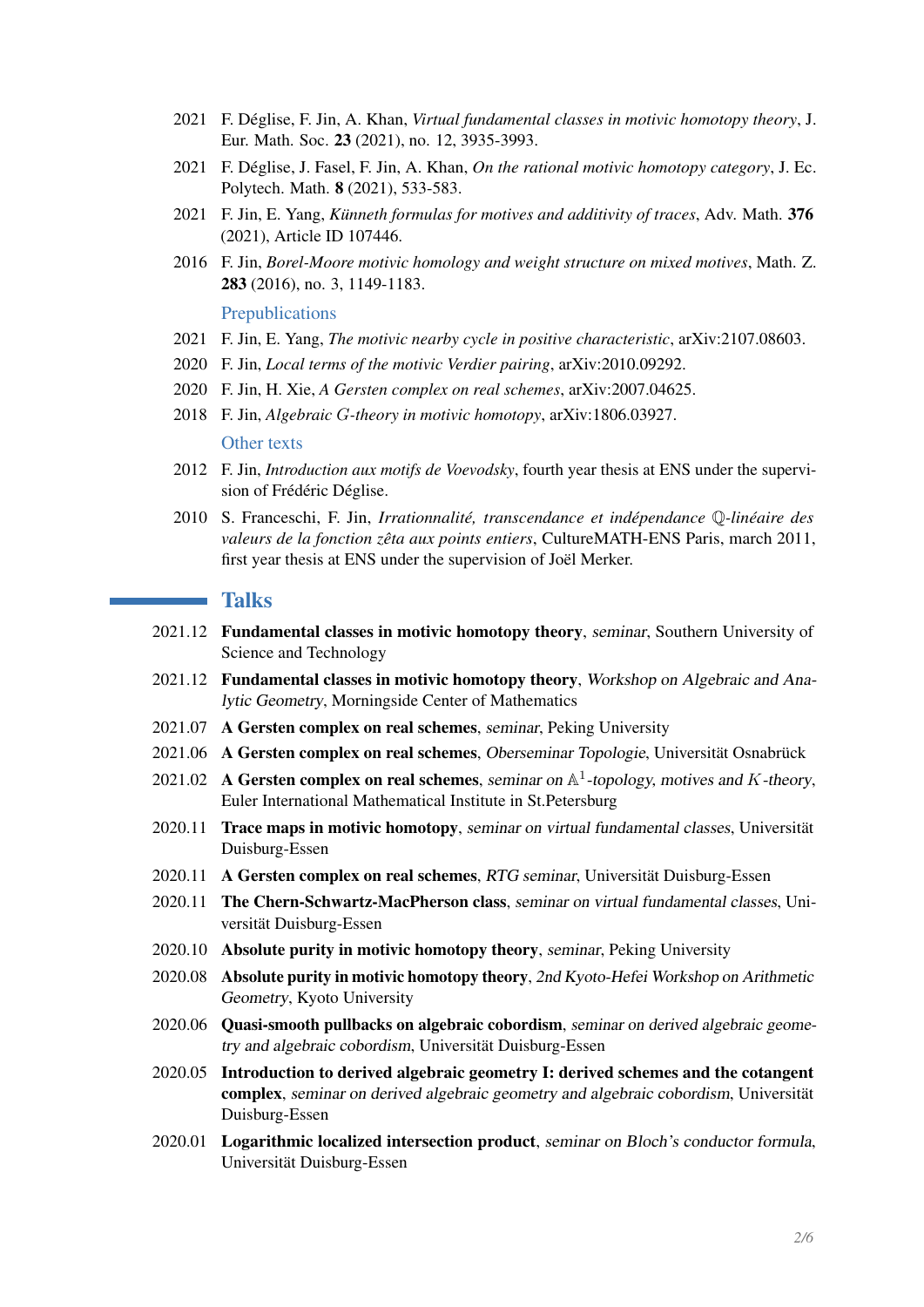- 2019.11 The Ogg-Shafarevich formula, seminar on Bloch's conductor formula, Universität Duisburg-Essen
- 2019.10 Absolute purity in motivic homotopy theory, seminar, Bergische Universität Wuppertal
- 2019.10 The characteristic class of a motive, SPP 1786 Jahrestagung, Universität Duisburg-Essen
- 2019.05 **The motivic nearby fiber,** seminar on  $K_0(Var_k)$ , motivic integration and characteristic classes, Universität Duisburg-Essen
- 2019.04 The characteristic class of a motive, motivic seminar, Universität Zürich
- 2019.02 Fundamental Classes in Motivic Homotopy Theory, seminar, Tongji University
- 2018.11 Presentability, compact and dualizable objects, workshop "The universality of  $\mathbb{A}^1$ motivic stable homotopy following Robalo", Université de Bourgogne
- 2018.10 Mumford's infinite dimensionality theorem, seminar on 0-cycles and related topics, Universität Duisburg-Essen
- 2018.08 Category of spectra and algebraic *K*-theory, seminar "*K*-theory, determinant and epsilon factor", Universität Regensburg
- 2018.04 Basic categorical notions in infinity categories, seminar "Introduction to infinity categories", Universität Duisburg-Essen
- 2018.04 The Goodwillie theorem, seminar "Algebraic *K*-theory and topological cyclic homology", Universität Duisburg-Essen
- 2018.02 Representability of algebraic K-theory in motivic homotopy, Winter School:  $\mathbb{A}^1$ -Homotopy Theory, Freiburg Institute for Advanced Studies
- 2017.12 Lambda operations and Riemann-Roch theorems, seminar "Motivic Sheaves", Universität Regensburg
- 2017.05 Artin representability theorem, Higher Invariant Oberseminar, Universität Regensburg
- 2017.05 Completely decomposable topologies and cd-structures, seminar "Motivic Sheaves", Universität Regensburg
- 2017.01 Borel-Moore motivic homology and weight structures, SCMS Seminar, Shanghai Center for Mathematical Sciences, Fudan University
- 2016.12 Borel-Moore motivic homology and weight structures, SFB-Seminar, Universität Regensburg
- 2016.11 Motivic cohomology following Voevodsky, seminar "Around the Hopkins-Morel-Hoyois isomorphism", Universität Regensburg
- 2016.01 Chern classes and computations of Chow groups of *SL*(*E*), workshop "A conjecture of Suslin according to Merkurjev", ENS Lyon
- 2015.12 Cycle complexes associated to cycle modules, workshop "A conjecture of Suslin according to Merkurjev", ENS Lyon
- 2015.09 Borel-Moore motivic homology and weight structure on mixed motives, Seminars of Arithmetic and Motivic Geometry, Université Paris 13
- 2014.10 The Chow-Künneth decomposition, workshop, ENS Lyon
- 2013.06 The coniveau spectral sequence and motives, seminar Mathjeunes, ENS Paris
- 2013.05 The monodromy of the Dwork family, workshop "Around Fermat's Last Theorem", ENS Paris
- 2011.05 Shellability and lexicographical shellability, workshop "Simplicial methods in algebra and topology", under the supervision of Benoît Fresse, ENS Paris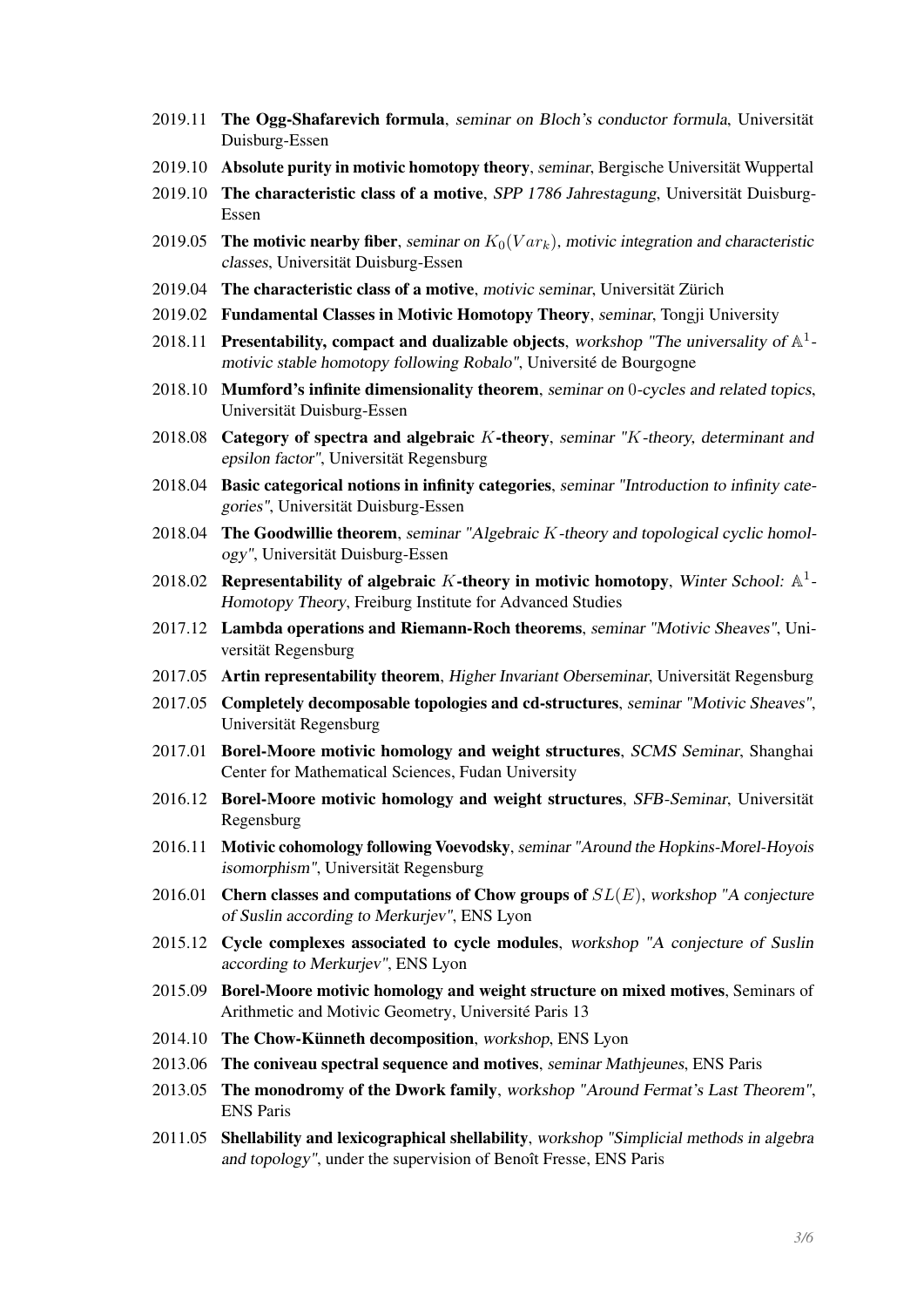- 2011.03 Ehrhard's inequality for the Gaussian measure by the heat semi-group, workshop "Isoperimetric inequalities", under the supervision of Dario Cordero-Erausquin, ENS Paris
- 2010.12 Lehmer's problem and Dobrowolski's theorem, workshop "Algebra and Geometry", with Ruslan Maximau, under the supervision of Nicolas Ratazzi, ENS Paris
- 2010.12 Higher categories and topological quantum field theory, workshop, with François-Régis André and Olivier Wang, under the supervision of Grégory Ginot, ENS Paris

## **EXECONFERENCES** and events

- 2021.12 Workshop on Algebraic and Analytic Geometry, conference, Morningside Center of Mathematics, Beijing (online conference)
- 2021.11 2021 Workshop on Algebraic Geometry, conference, Tongji University, Shanghai
- 2021.09 The Six-functor Formalism and Motivic Homotopy Theory, summer school, Università degli Studi di Milano, Milan (online conference)
- 2021.09 Milnor Fibrations, Degenerations and Deform, conference, Centre International de Rencontres Mathématiques, Luminy (online conference)
- 2021.09 Arithmetic Geometry Takeshi 60, conference, University of Tokyo, Tokyo (online conference)
- 2021.06 Conference on Arithmetic Geometry in honor of Luc Illusie, conference, Morningside Center of Mathematics, Beijing (online conference)
- 2021.02 Higher Homotopical Structures, Opening Workshop, Intensive Research Program, Centre de Recerca Matemàtica, Barcelona (online conference)
- 2020.09 Motivic Geometry, conference, The Centre for Advanced Study, Norwegian Academy of Science and Letters, Oslo (online conference)
- 2020.08 2nd Kyoto-Hefei Workshop on Arithmetic Geometry, conference, Kyoto University, Kyoto (online conference)
- 2020.07 Motivic, Equivariant and Non-commutative Homotopy Theory, summer school, Institut des Hautes Etudes Scientifiques, Bures-sur-Yvette (online conference)
- 2019.10 SPP 1786 Jahrestagung, conference, Universität Duisburg-Essen, Essen
- 2019.09 School on Motives and Stacks, summer school, Universität Duisburg-Essen, Essen
- 2019.09 Computations in motivic homotopy theory, autumn school, Universität Regensburg, Regensburg
- 2018.11 The universality of  $\mathbb{A}^1$ -motivic stable homotopy following Robalo, workshop, Université de Bourgogne, Dijon
- 2018.07 Motives and Algebraic Cycles, conference, Freiburg Institute for Advanced Studies, Freiburg
- 2018.05 Motivic homotopy theory and refined enumerative geometry, conference, Universität Duisburg-Essen, Essen
- 2018.03 Motives in Tokyo, on the occasion of Shuji Saito's 60th Birthday, conference, University of Tokyo, Tokyo
- 2018.02 *K*-theory,  $A^1$ -homotopy and quadratic forms, conference, University of Warwick, Coventry
- 2018.02 Winter School: A<sup>1</sup>-Homotopy Theory, winter school, Freiburg Institute for Advanced Studies, Freiburg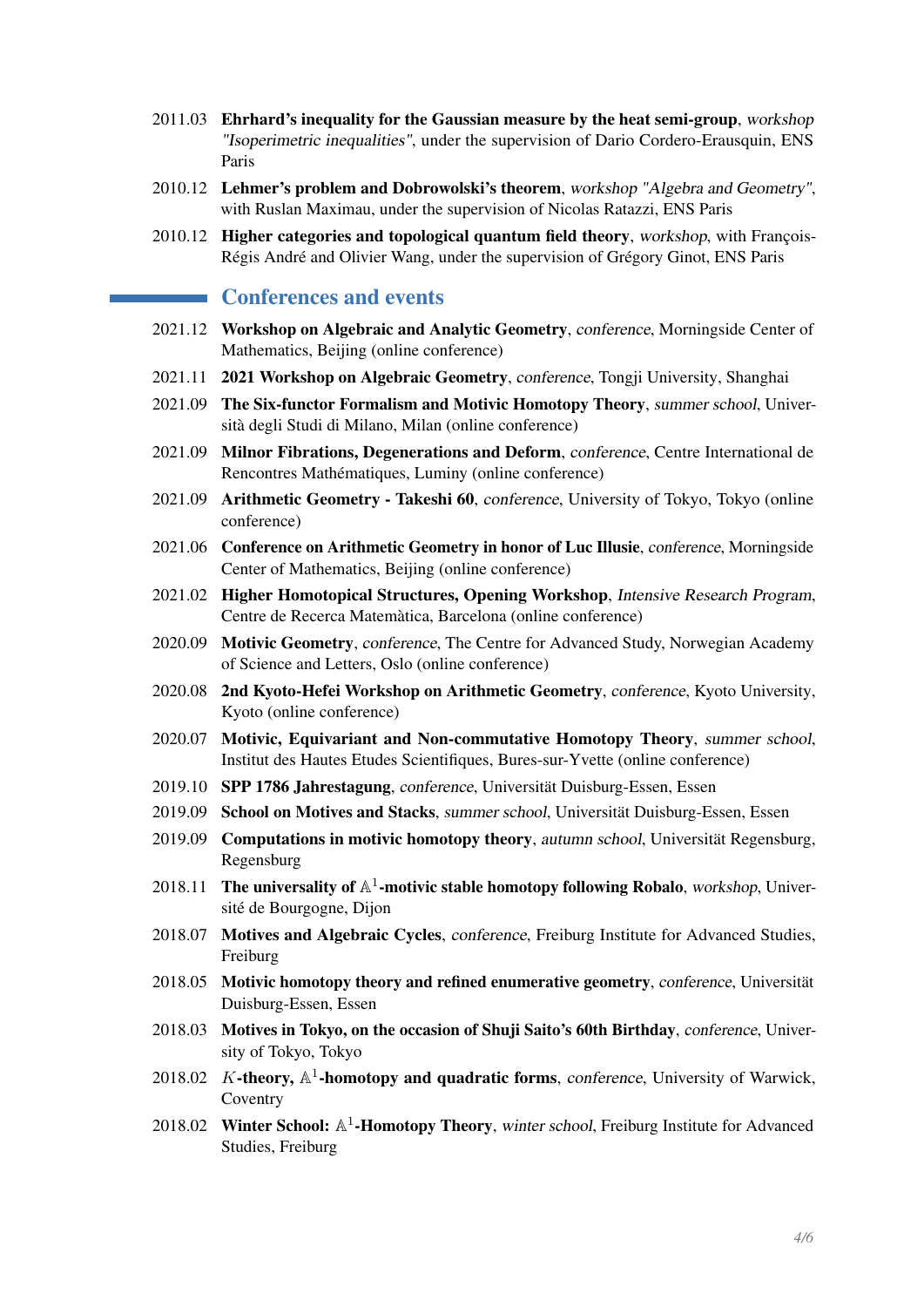- 2017.07 Motives: arithmetic, algebraic geometry and topology under the white-blue sky, conference, Ludwig-Maximilians-Universität, Munich
- 2017.06 Etats de la Recherche: Derived Algebraic Geometry and Interactions, conference, Institut de Mathématiques de Toulouse, Toulouse
- 2017.05 K-Theory and Related Fields, Hausdorff Trimester Program, Hausdorff Research Institute for Mathematics, Bonn
- 2017.03 Hot Topics: Galois Theory of Periods and Applications, conference, Mathematical Sciences Research Institute, Berkeley
- 2016.10 Cubic fourfolds, hyper-Kähler varieties and algebraic cycles, conference with minicourse by Claire Voisin, Institut Camille Jordan, Lyon
- 2016.06 Aspects pro-finis dans la topologie, Journée de Géométrie et Topologie Clermont-Ferrand-Grenoble-Lyon, ENS Lyon, Lyon
- 2016.06 Algèbre et Théorie des Nombres, Rencontres Lyon/Ottawa, conference, Institut Camille Jordan, Lyon
- 2015.06 Mathematics of the 21st century: the vision of Alexander Grothendieck, conference, Université de Montpellier, Montpellier
- 2015.05 Géométrie, arithmétique et physique: autour des motifs, 95e rencontre entre mathématiciens et physiciens théoriciens, Institut de Recherche Mathématique Avancée, Strasbourg
- 2014.09 (A)round forms, cycles and motives, conference, Johannes Gutenberg-Universität Mainz, Mainz
- 2014.08 International Conference on *K*-Theory and Related Topics, conference, Chinese Acad. of Sciences, Beijing
- 2014.06 Valeurs spéciales de fonctions *L*, summer school, ENS Lyon, Lyon
- 2013.09 Motivic Galois Groups, summer school/conference, Alfréd Rényi Institute of Mathematics, Budapest
- 2013.07 International Congress of Chinese Mathematicians, National Taiwan University, Taipei
- 2013.06 Géométrie Arithmétique *p*-adique, conference, ENS Lyon, Lyon
- 2012.01 Arithmetic, Motives and Moduli Spaces, colloquium, ENS Paris, Paris
- 2011.10 Galois bicentenary conference, conference, Institut des Hautes Etudes Scientifiques, Bures-sur-Yvette
- 2011.06 Motives and Milnor conjecture, summer school, Institut de Mathématiques de Jussieu, Paris
- 2010.10 Journée d'exposés sur les travaux de Gregori Margulis, ENS Paris, Paris

## **Teaching experience**

- 2021-2022 Advanced Algebra I, undergraduate course, Tongji University
- 2020-2021 Exercise sessions for the course *Mathematical Analysis II*, undergraduate course, Tongji University
- 2018-2019 *Algebraic Topology II*, graduate course, Universität Duisburg-Essen
- 2018-2019 *Introduction to Topology*, undergraduate course, Universität Duisburg-Essen
- 2017-2018 *Algebraic Topology II*, graduate course, Universität Duisburg-Essen
- 2017-2018 Exercise sessions for the course *Algebraische Topologie*, graduate course, Universität Regensburg